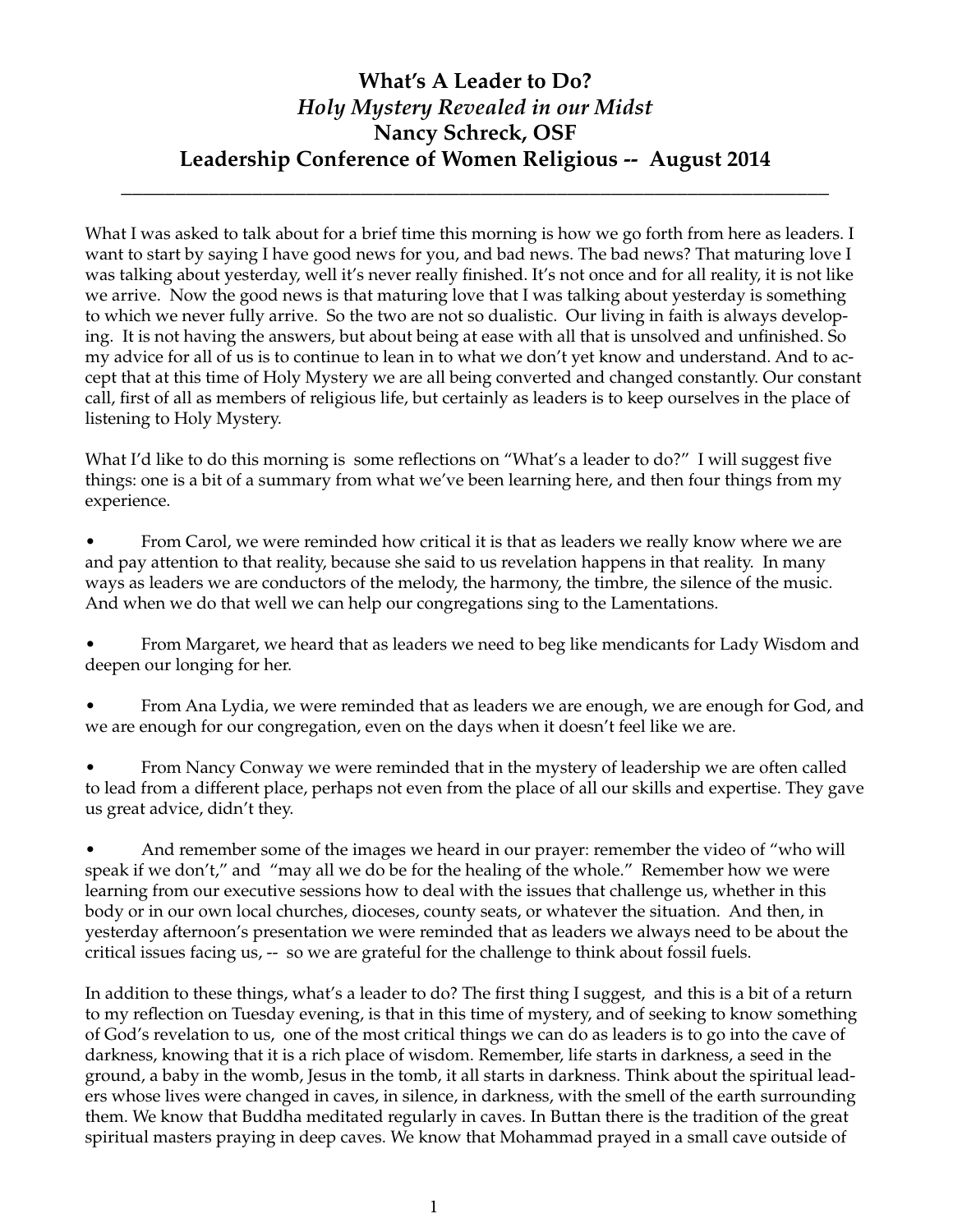Mecca for days at a time. Jesus was born in a cave and he sought out isolated places. So my first encouragement is not to rush, but to spend time in contemplative reflection.

Think about the three days related to the new moon; paradoxically the nights when the old moon vanishes from sight are the same nights that the new moon is being born. So let's walk around in leadership in a way in which we become part of the night so as to enter more sensitively into the great mysteries. Remember the night inside you where that which is new within you is always being fashioned in the dark. Remember Jonah in the belly of the whale for three days, Jesus in the tomb for three days, Paul, blind in Damascus for three days. It seems like maybe people had to learn from ancient times how long they had to wait in the dark before that little sliver of a new moon started to break forth.

So, what I want to say first as we go forth as leaders, is that I think the most critical work we can do is to take time for contemplation. Now this is not something you do on our day off. It is leadership work. But we don't usually schedule it that way, do we? We say "I need a little break, I'll take a reflection day. No, this time for contemplation is as critical as any meeting you attend, as any other work you do. This making contemplation a priority takes a huge amount of discipline. My experience is that it takes discipline because it is so easy to let the calendar fill up. My practical advice is to go home and fill in your calendar. Mark the time you will take for contemplation as the work of leadership. Realize that the deepest truths always take time to reach us, so our job is to wait on them. We have to pay attention to what is moving within us and within the congregation. As Pema Chodron says, "Nothing ever goes away until it has taught us what we need to know." So staying with the questions we have, and the issues we are facing until we've been with them long enough so they release something of their power, and their wisdom takes a lot of quiet. There is another fun quote I've found: "When things fall apart they make a lot of noise. When things come together they do so quietly and slowly so we often miss them." So, as we go forth as leaders from this conference, that is my encouragement: move in a contemplative way as leaders and receive the wisdom that God wants to give us.

Denise Levertov has a lovely poem to help us know this:

Days past when I forget the Mystery

Problems insolvable and problems offering

their own ignored solutions

jostle for my attention, they crowd its antechamber along with a host of diversions, my courtiers, wearing their colored clothes: caps and bells And then once more the quiet mystery is present to me, the throngs clamor recedes: the mystery that there is anything, anything at all, let alone the cosmos, joy, memory, everything, rather than void: and that O Lord,

Creator, Hallowed One, You still,

hour by hour, sustain it.

It is important that we do this not only for ourselves so that we have the wisdom to lead well, but look at what is modeled to your sisters. Don't you get discouraged when they tell you how busy they are? Busy doing this, and that. It is all good work, don't get me wrong, but our life is about more than the work. So model contemplative living for your sisters.

The second thing I want to say is write and speak about what you learn in the dark. Have these reflections be as important as your reports to the congregation. as your financial data, your demographics, and your plans. Speak of your dreams as Plenty Coups did, even when the how is not clear. It's the vision that's important. For this I want to give an example from Dr. King. You know, when he gave that wonderful speech he said things like this: "I have a dream that one day this nation will rise up and live out the true meaning of its creed... I have a dream that one day on the red hills of Georgia the children of former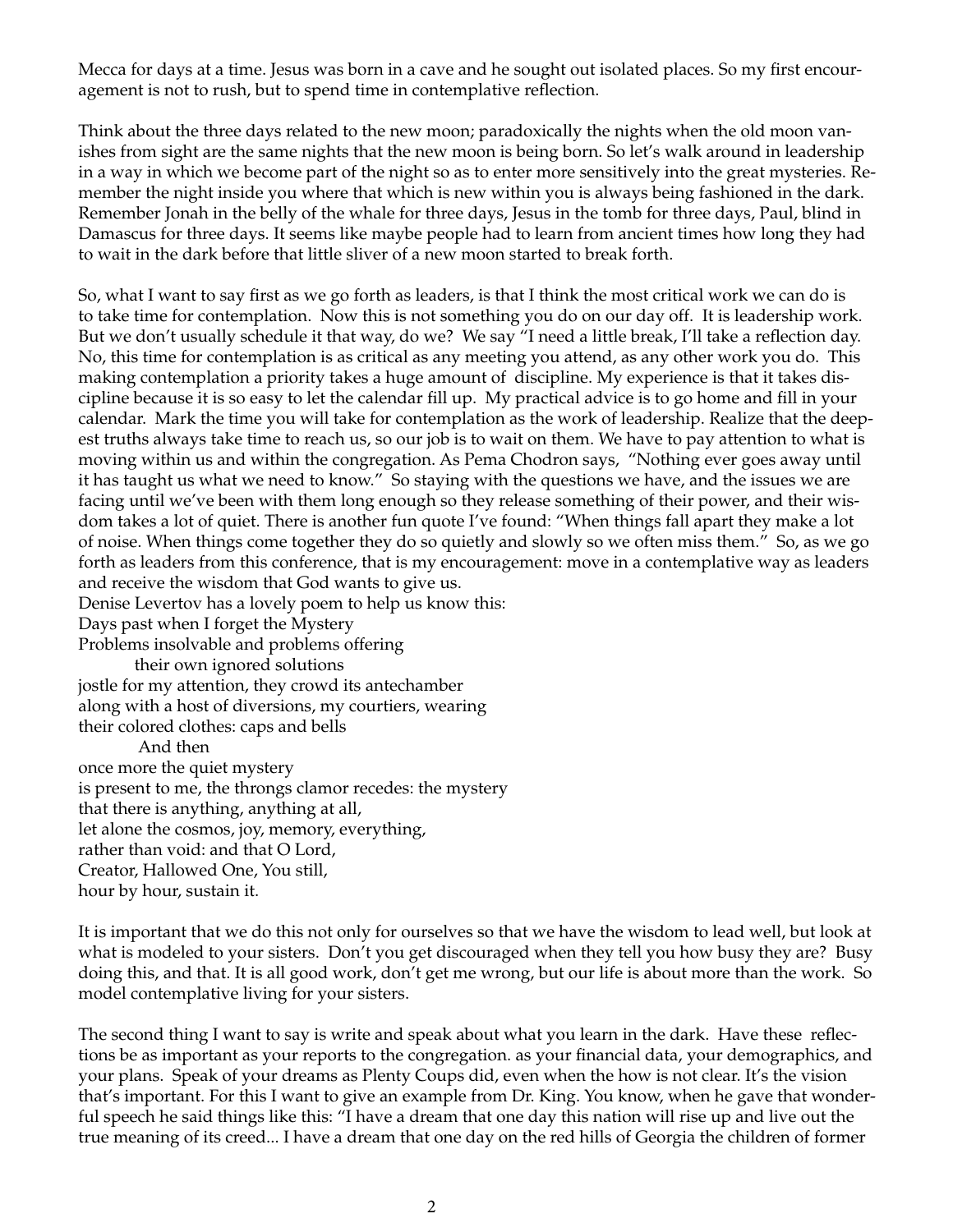slaves and the children the former slave owners will be able to sit down together... I have a dream that one day, even in the state of Mississippi, the desert state sweltering with the heat of injustice, sweltering with the heart of oppression, Mississippi will be transformed into an oasis of freedom...I have a dream that my four little children will one day live in a nation where they will be judged by the content of their character."

Do you notice that he doesn't say exactly how this will happen. What is important is that he puts the vision out there. He probably didn't have a complete plan of how to implement the dream, but he certainly had a clear sense that this dream was about God's purpose.

I think as leaders we sometimes we get shy about setting forth a vision and a dream when we may not know all the practical steps. It is not practical steps that move people, it is vision. I encourage you today to be courageous in setting forth vision, even when you are not clear about the steps. It is what Jesus did when he told those wonderful parables. He didn't have practical answers, rather he told people what he dreamed and left it up to them to figure out how to move in that dream.

Do this, not only with the congregation, but I encourage you to do this as team members. Are you talking enough with each other about your dreams for the congregation, about how to do those things we were talking about yesterday; maturing the life of the community, clarifying vision, negotiating the difficult middle space issues, and growing our prophetic response. Or do you just go about business as usual. It is very easy and a huge temptation as a leadership team to do all the things the leadership team before you did - business as usual. Stop periodically and ask what has accumulated onto leadership in your congregation that is not really essential to leadership. You'll be amazed at how many things could fill your days just because somebody before you did those things. I remind you that having conversations about the meaning and purpose of our life is your most critical work as a team and as a congregation. There is a business principal that says spend 80% of your time doing the 20% of that which is most critical. It is easy to let that slip. So as teams figure out what is most critical - what are the critical conversations your group needs to have? And then spend a lot of time working on them. There are other folks who can do the other work.

Third, in every way possible draw the group into the exploration of wisdom and God's revelation for our time. Assist the members in articulating their faith in this mysterious time. Yesterday I gave you the image of trying to thicken the speech as in the exile. This is your job as leaders: thicken the conversations that your sisters are having with each other. Create spaces where we can really be honest with each other about what we are learning about "holy mystery in our midst," safe places where we can be deliberate. Actually it was Cathy Bertrand working with our congregation this summer who quoted someone as saying "May we never speak least about what matters most." So encourage those significant conversations about our identity, our purpose, who is Jesus for us? And as leaders please don't be afraid of the resistance that might arise in the group. In the resistance, if we follow it down, is the place of deep knowing. There is wisdom in that place, the revelation of God is there.

My fourth suggestion: keep discovering the close relationship between individual heartbreak, what's happening in the congregation, and the broken heartedness of the world. I think it is critical that as leaders we immerse ourselves in these places of suffering and brokenness. And, that we call out and awaken the passion of our members for radical responses to critical needs. Now I want to challenge us with something that I know is terribly difficult to do as leaders. Make at least one space for yourself where there is some real connection with the suffering of the world, not vicariously, not by knowing about it on television, or by visiting our sisters in another country or in a critical situation. Don't only be a visitor to suffering. Find some way to give yourself a real connection with suffering people.

I'll tell you a story on myself. One of the things I committed to do, about once every four or five weeks, to spend an overnight at a women's shelter in Dubuque. Every time my turn came up I'd say to myself -- "why do I do this? I don't have time." Every morning when I left the shelter I would say, "I think this